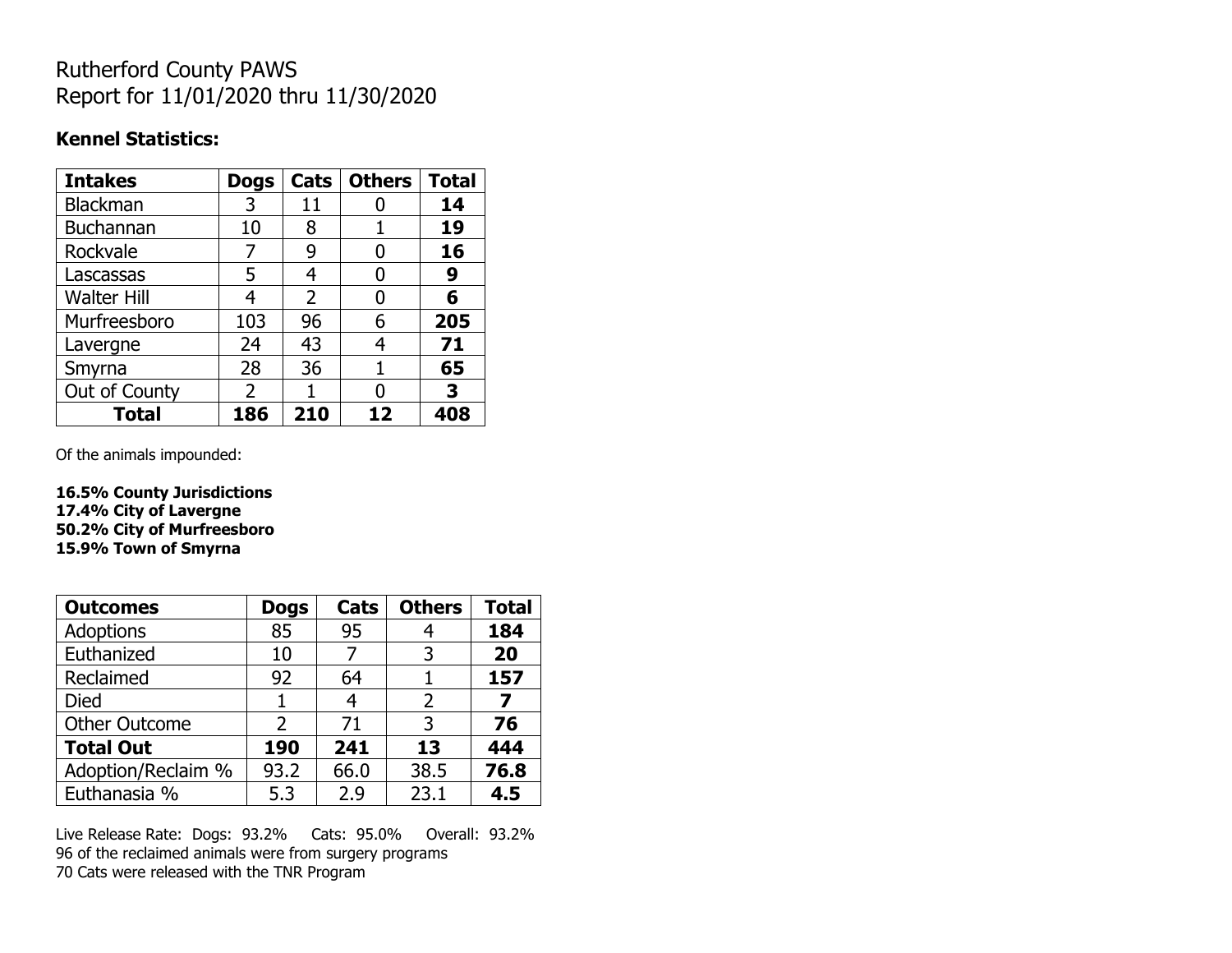Animals left in shelter on 11/30/2020: 62

2373 People visited the shelter looking for a lost /new pet.

1650 Logged calls/voice mails for the month.

#### **Activity Report by Jurisdiction:**

| Zones           | <b>Calls Received</b> | Calls Completed |
|-----------------|-----------------------|-----------------|
| <b>Blackman</b> | 225                   | 233             |
| Buchannan       | 96                    | 102             |
| Lavergne        | 288                   | 295             |
| Lascassas       | 77                    | 78              |
| Murfreesboro    | 500                   | 514             |
| Rockvale        | 128                   | 135             |
| Smyrna          | 263                   | 269             |
| Walter Hill     | 61                    | 66              |
| Out of Area     | 30                    | 28              |
| <b>Total</b>    | 1668                  | 1720            |

36.9% County Jurisdictions 17.3% City of Lavergne 30.0% City of Murfreesboro 15.8% Town of Smyrna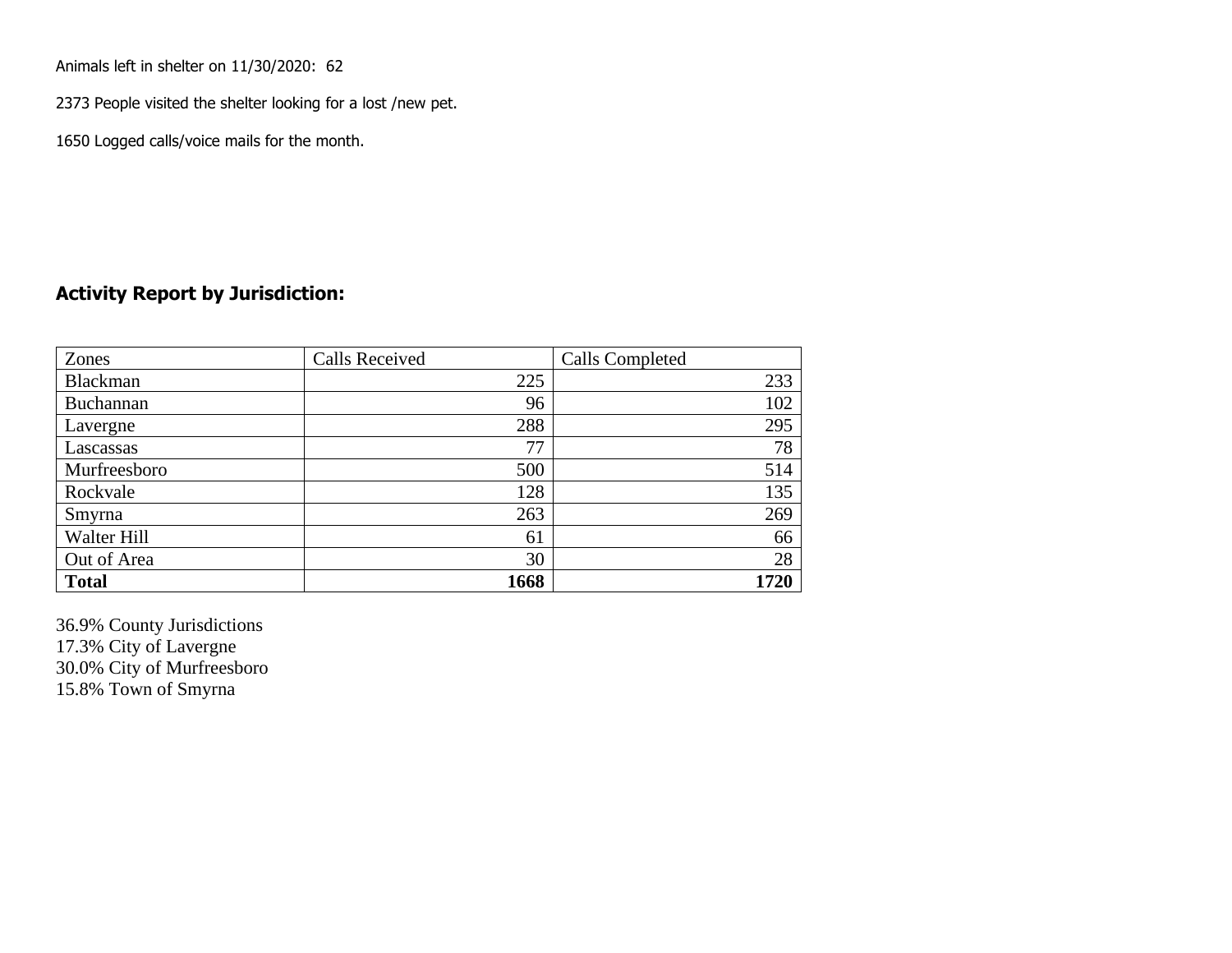# **Mileage:**

| <b>Officer</b> | <b>Miles</b> |
|----------------|--------------|
| 421            | 419          |
| 422            | 1010         |
| 423            | 1390         |
| 424            | 1298         |
| 425            | 1050         |
| 426            | 1046         |
| 427            | 916          |
| 428            | 1236         |
| 430            | 1217         |
| 434            | 862          |
| 437            | 1404         |
|                |              |
|                |              |
|                |              |
|                |              |
|                |              |
|                |              |
| <b>Total</b>   | 11848        |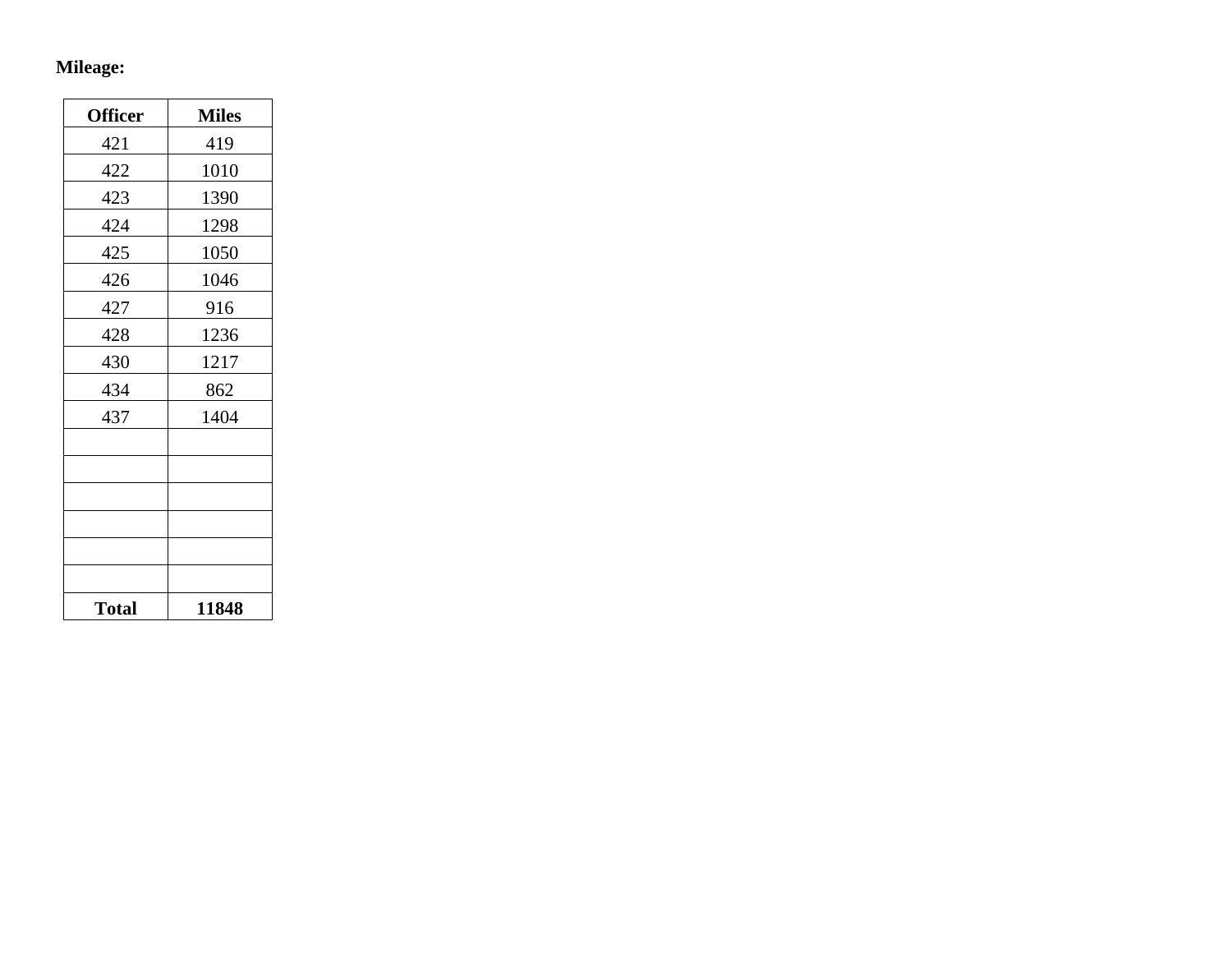## Fiscal Year-to-Date Report 07/01/2020 thru 11/30/2020

### **Kennel Statistics:**

| <b>Intakes</b>     | <b>Dogs</b> | Cats | <b>Others</b> | <b>Total</b> |
|--------------------|-------------|------|---------------|--------------|
| Blackman           | 27          | 73   | 2             | 102          |
| <b>Buchannan</b>   | 51          | 54   | 3             | 108          |
| Rockvale           | 54          | 98   | 2             | 154          |
| Lascassas          | 37          | 51   | 1             | 89           |
| <b>Walter Hill</b> | 26          | 21   | 1             | 48           |
| Murfreesboro       | 550         | 751  | 28            | 1329         |
| Lavergne           | 109         | 205  | 12            | 326          |
| Smyrna             | 172         | 296  | 31            | 499          |
| Out of County      | 46          | 27   | 0             | 73           |
| <b>Total</b>       | 1072        | 1576 | 80            | 2728         |

Of the animals impounded since July 01:

**21.0% County Jurisdictions 12.0% City of Lavergne**

**48.7% City of Murfreesboro**

**18.3% Town of Smyrna**

| <b>Outcomes</b>      | <b>Dogs</b> | Cats | <b>Others</b> | <b>Total</b> |
|----------------------|-------------|------|---------------|--------------|
| <b>Adoptions</b>     | 442         | 610  | 13            | 1065         |
| Euthanized           | 49          | 61   | 22            | 132          |
| Reclaimed            | 567         | 594  | 3             | 1164         |
| Died                 | 3           | 37   | 5             | 45           |
| <b>Other Outcome</b> | 12          | 316  | 38            | 366          |
| <b>Total Out</b>     | 1073        | 1618 | 81            | 2772         |
| Adoption/Reclaim %   | 94.0        | 74.4 | 19.8          | 80.4         |
| Euthanasia %         | 4.6         | 3.8  | 27.2          | 4.8          |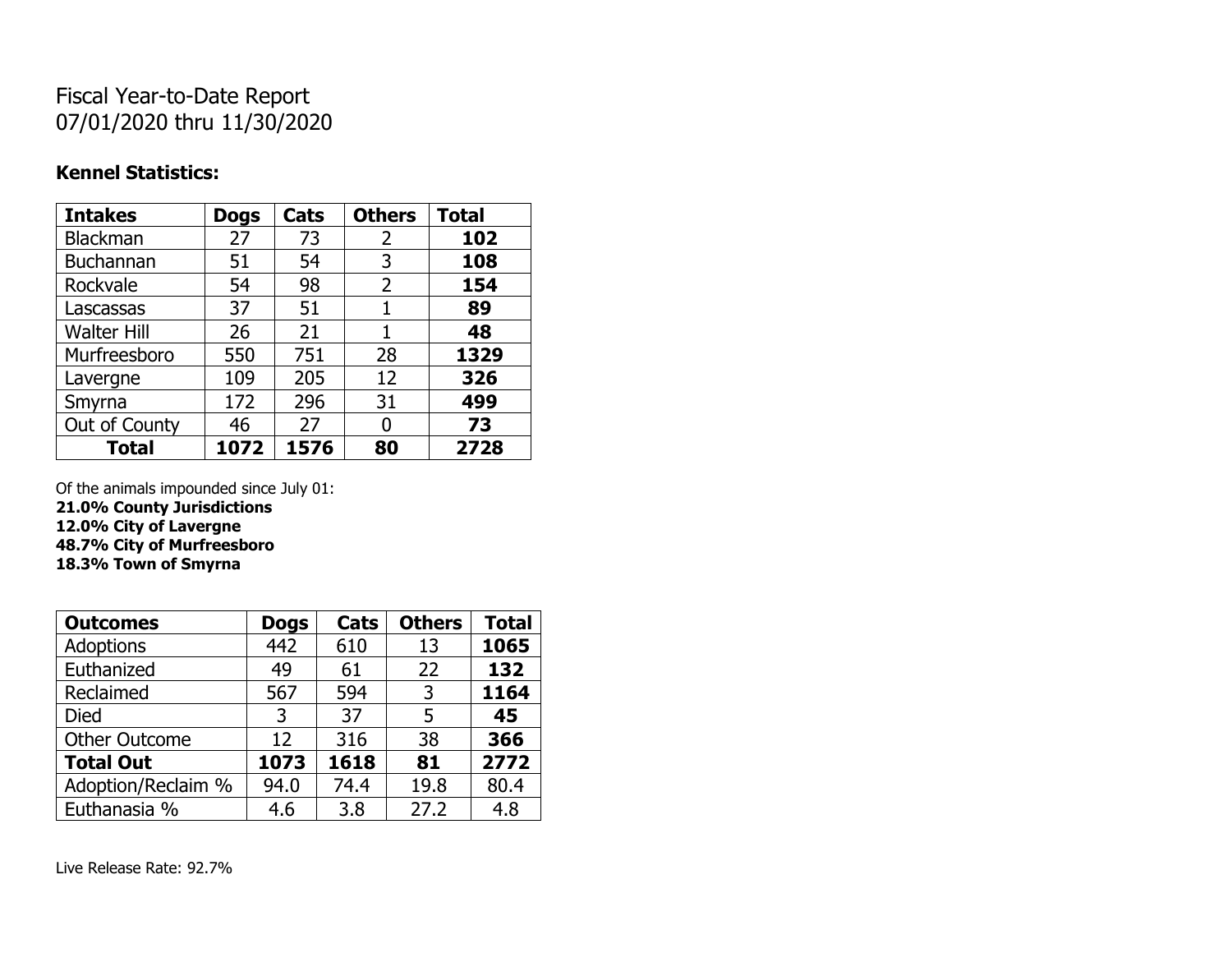12192 People have visited the shelter since July 01, 2020 looking for a lost /new pet.

9511 Logged calls/voice mails since July 01, 2020.

### **Activity Report by Jurisdiction:**

| Zones           | <b>Calls Received</b> | Calls Completed |
|-----------------|-----------------------|-----------------|
| <b>Blackman</b> | 810                   | 822             |
| Buchannan       | 513                   | 519             |
| Lavergne        | 1073                  | 1078            |
| Lascassas       | 712                   | 715             |
| Murfreesboro    | 2685                  | 2700            |
| Rockvale        | 579                   | 584             |
| Smyrna          | 1219                  | 1222            |
| Walter Hill     | 462                   | 464             |
| Out of Area     | 195                   | 192             |
| <b>Total</b>    | 8248                  | 8296            |

36.6% County Jurisdictions 13.0% City of Lavergne 32.6% City of Murfreesboro 17.8% Town of Smyrna